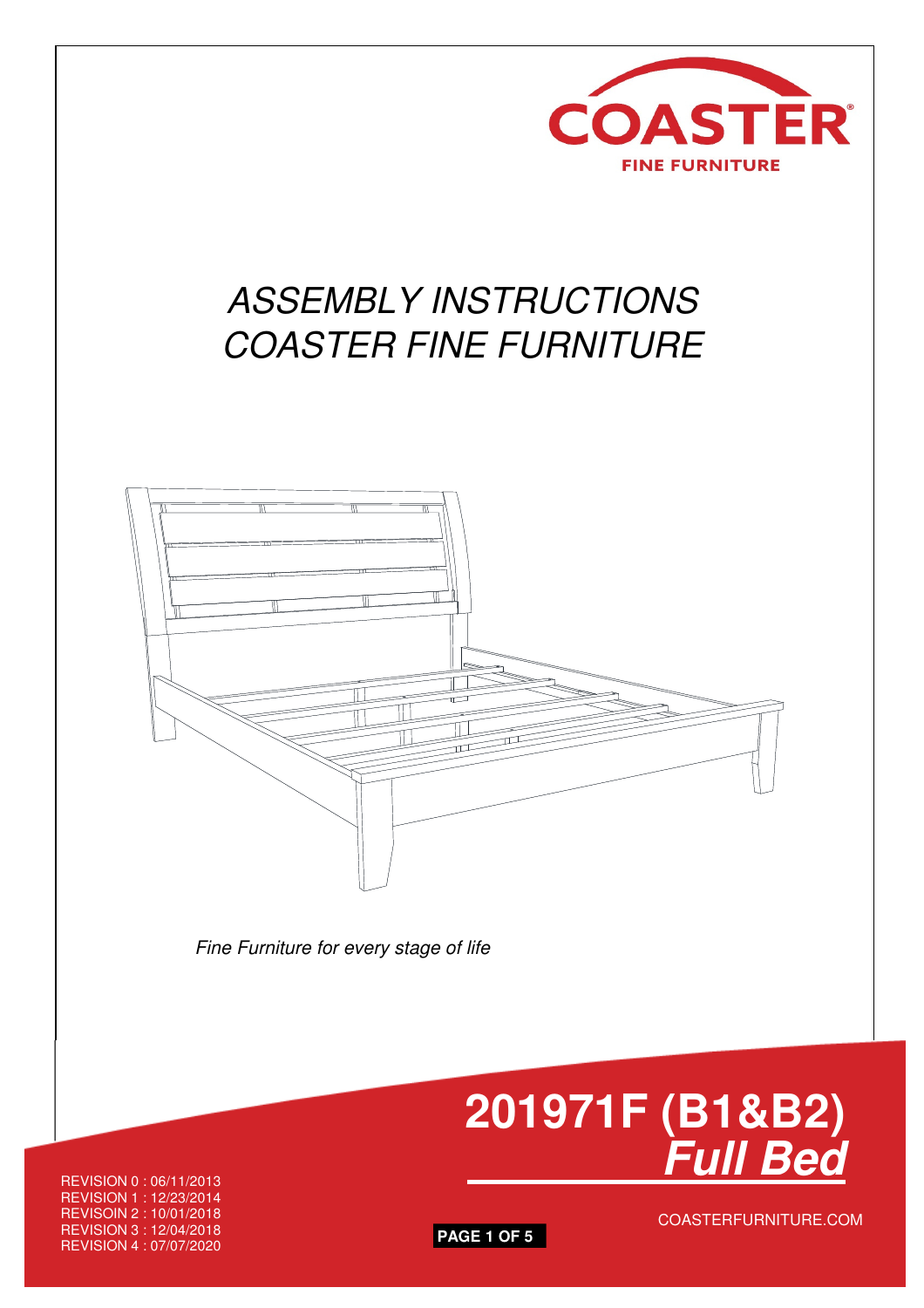# ITEM:**201971F (B1&B2)**



## **ASSEMBLY INSTRUCTIONS**

#### **ASSEMBLY TIPS:**

1. Remove hardware from box and sort by size.

**WARNING!**

- 2. Please check to see that all hardware and parts are present prior to start of assembly.
- 3. Please follow attached instructions in the same sequence as numbered to assure fast & easy assembly.

1. Don't attempt to repair or modify parts that are broken or defective. Please contact the store immediately.

2. This product is for home use only and not intended for commercial establishments.

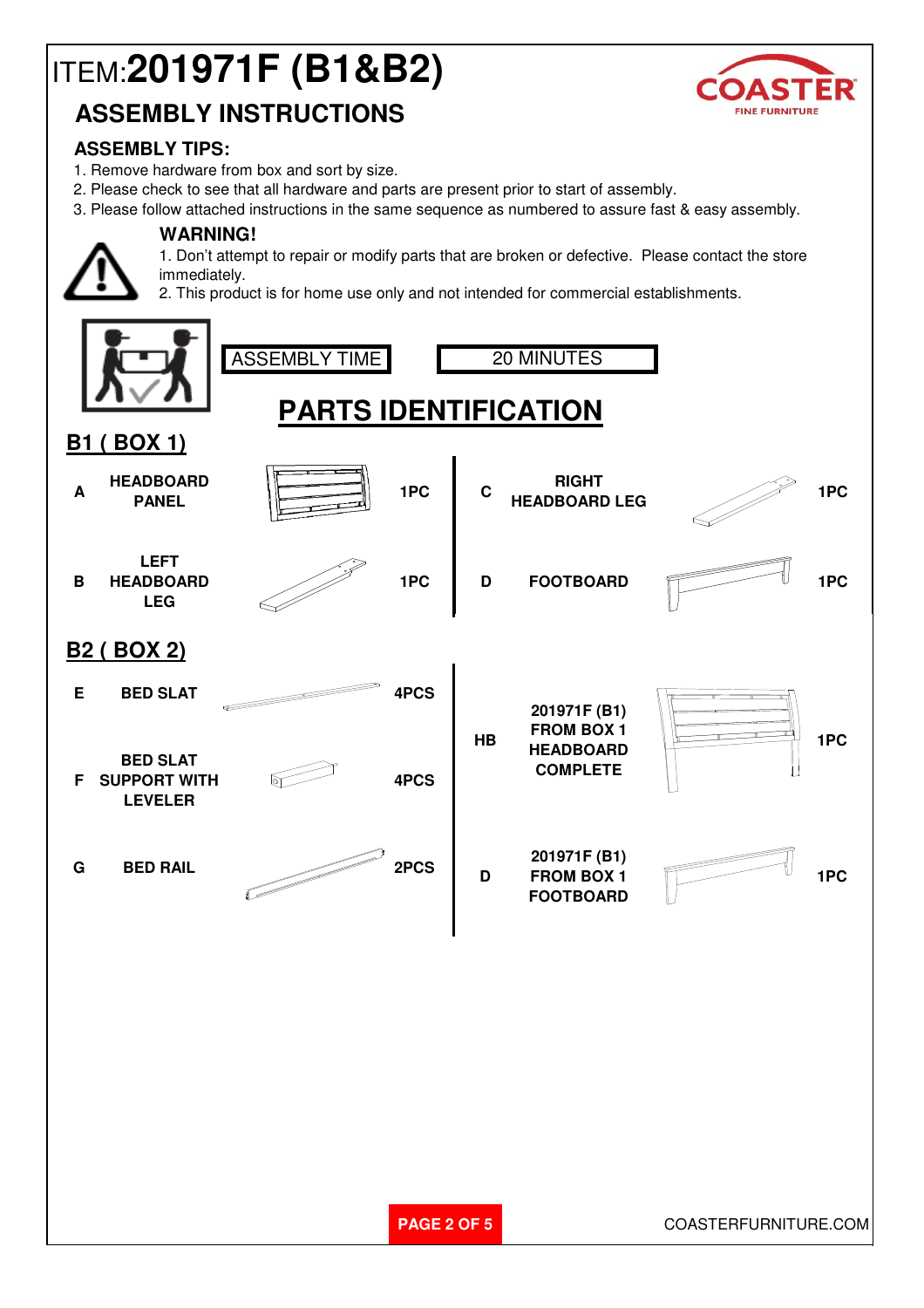# ITEM:**201971F (B1&B2)**





#### **ASSEMBLY TIPS:**

- 1. Remove hardware from box and sort by size.
- 2. Please check to see that all hardware and parts are present prior to start of assembly.
- 3. Please follow attached instructions in the same sequence as numbered to assure fast & easy assembly.



### **WARNING!**

1. Don't attempt to repair or modify parts that are broken or defective. Please contact the store immediately.

2. This product is for home use only and not intended for commercial establishments.

# **HARDWARE IDENTIFICATION**

### **Z-B1 (BOX 1) - HARDWARE PACK IS LOCATED IN 201971F (B1)**



### **Z-B2 (BOX 2) - HARDWARE PACK IS LOCATED IN 201971F (B2)**

**5 FLAT HEAD SCREW ( M4x32mm - RBW) 8PCS**

#### **NOTE:**

**Phillips head screw driver is required in the assembly process; however, manufacturer does not provide this item.**

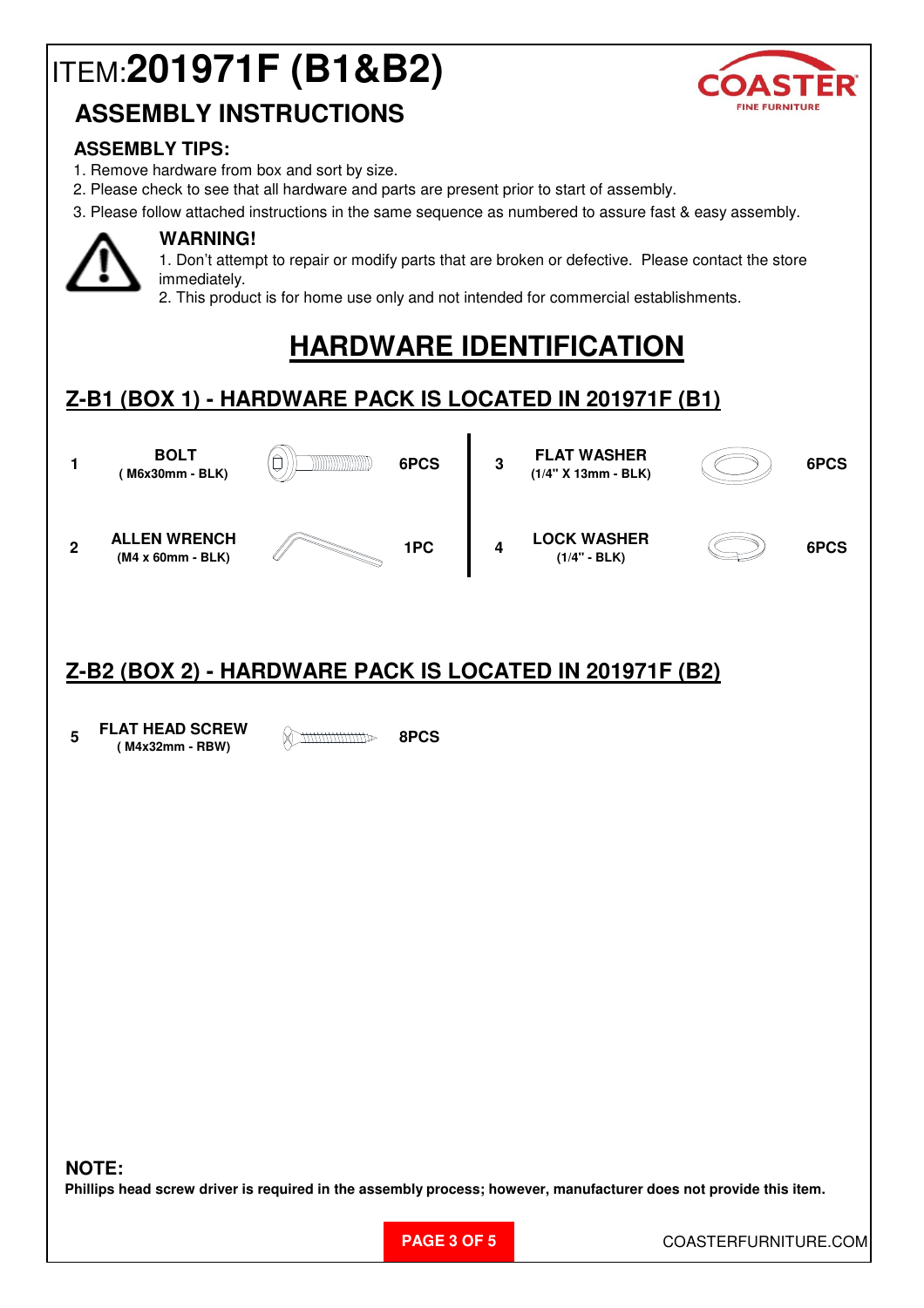

**PAGE 4 OF 5** COASTERFURNITURE.COM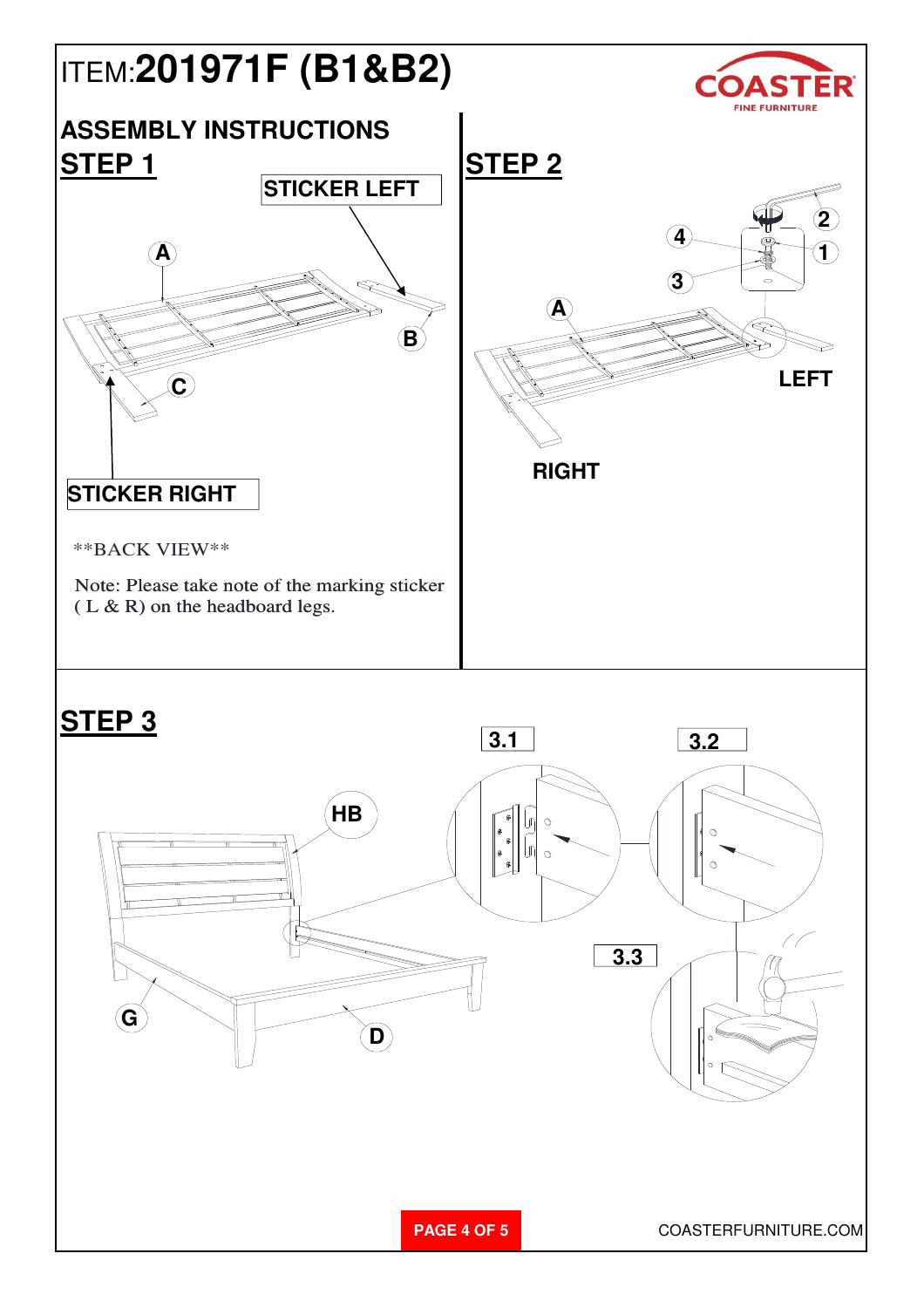